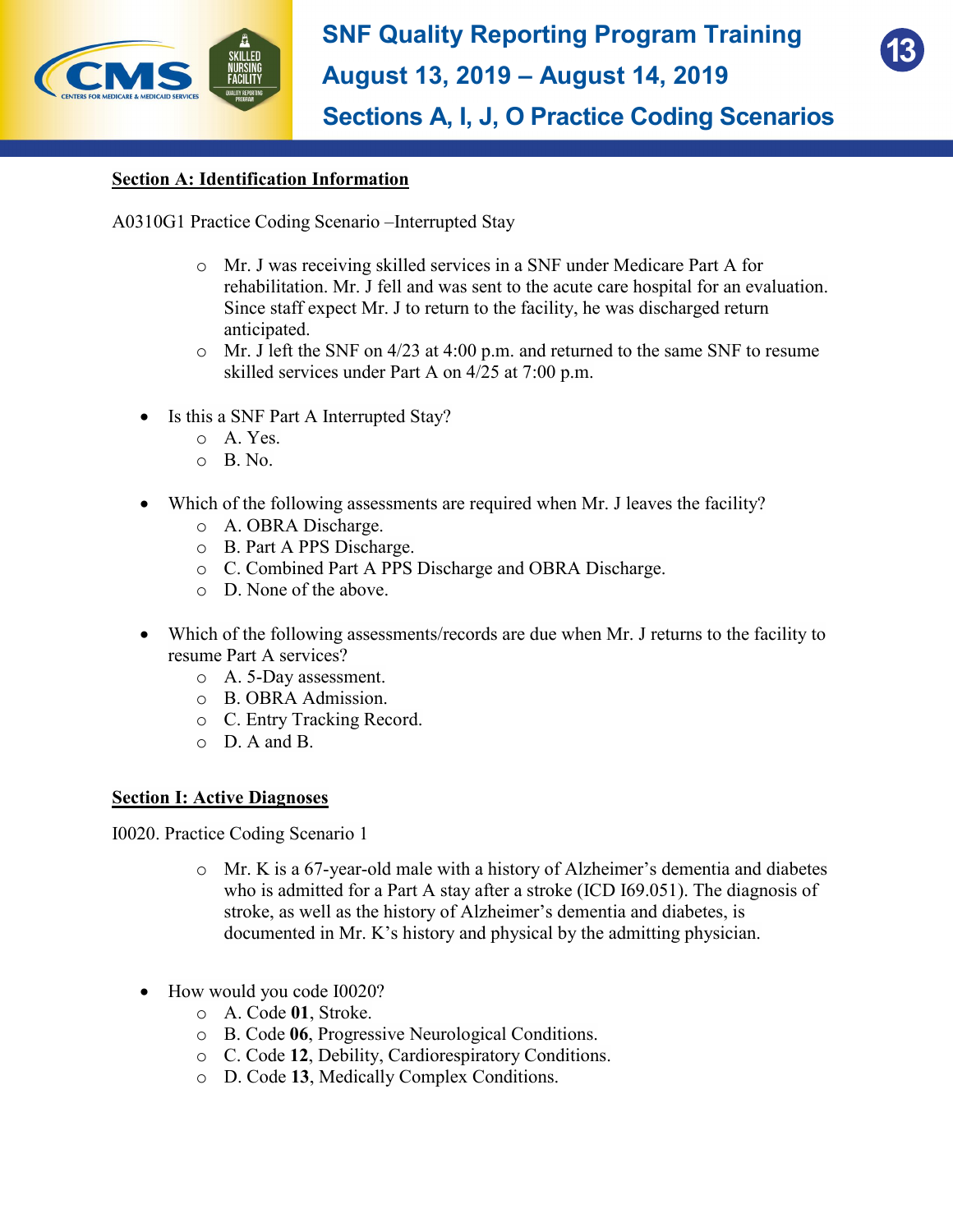

**SNF Quality Reporting Program Training August 13, 2019 – August 14, 2019 Sections A, I, J, O Practice Coding Scenarios**

I0020. Practice Coding Scenario 2

- $\circ$  Mrs. H is a 78-year old female with a history of hypertension (HTN) and a hip replacement 2 years ago. She was admitted to an extended hospitalization for pancreatitis (ICD K85.00).
- o She had a central line placed during the acute care stay to receive total parenteral nutrition (TPN).
- o During her SNF stay, she is being transitioned from taking nothing by mouth (NPO) and TPN to being able to tolerate oral nutrition.
- $\circ$  The hospital discharge diagnoses of pancreatitis, HTN, and malnutrition was incorporated into Mrs. H's Part A SNF medical record.
- How would you code I0020?
	- o A. Code **09**, Hip and Knee Replacement.
	- o B. Code **06**, Fracture and Other Trauma.
	- o C. Code **12**, Other Orthopedic Conditions.
	- o D. Code **13**, Medically Complex Conditions.

## **Section J: Health Conditions**

J2100. Practice Coding Scenario 1

- o Mrs. V was hospitalized for gram-negative pneumonia. Since this was her second episode of pneumonia in the past 6 months, a diagnostic bronchoscopy was performed while in the hospital. She also has Parkinson's disease and rheumatoid arthritis. She was discharged to a SNF for continued antibiotic treatment for pneumonia and requires daily skilled care.
- How would you J2100?
	- $\circ$  Did the resident have a major surgical procedure during the prior inpatient stay that requires care during the SNF stay?
	- o A. Code 0, No.
	- o B. Code 1, Yes.
	- o C. Code 8, Unknown.

J2100. Practice Coding Scenario 2

 $\circ$  Mr. O is a diabetic who was hospitalized for sepsis from an infection due to Methicillin-susceptible *Staphylococcus aureus* that developed after outpatient bunion surgery. A central line was placed to administer antibiotics. He was discharged to a SNF for continued antibiotic treatment and monitoring.